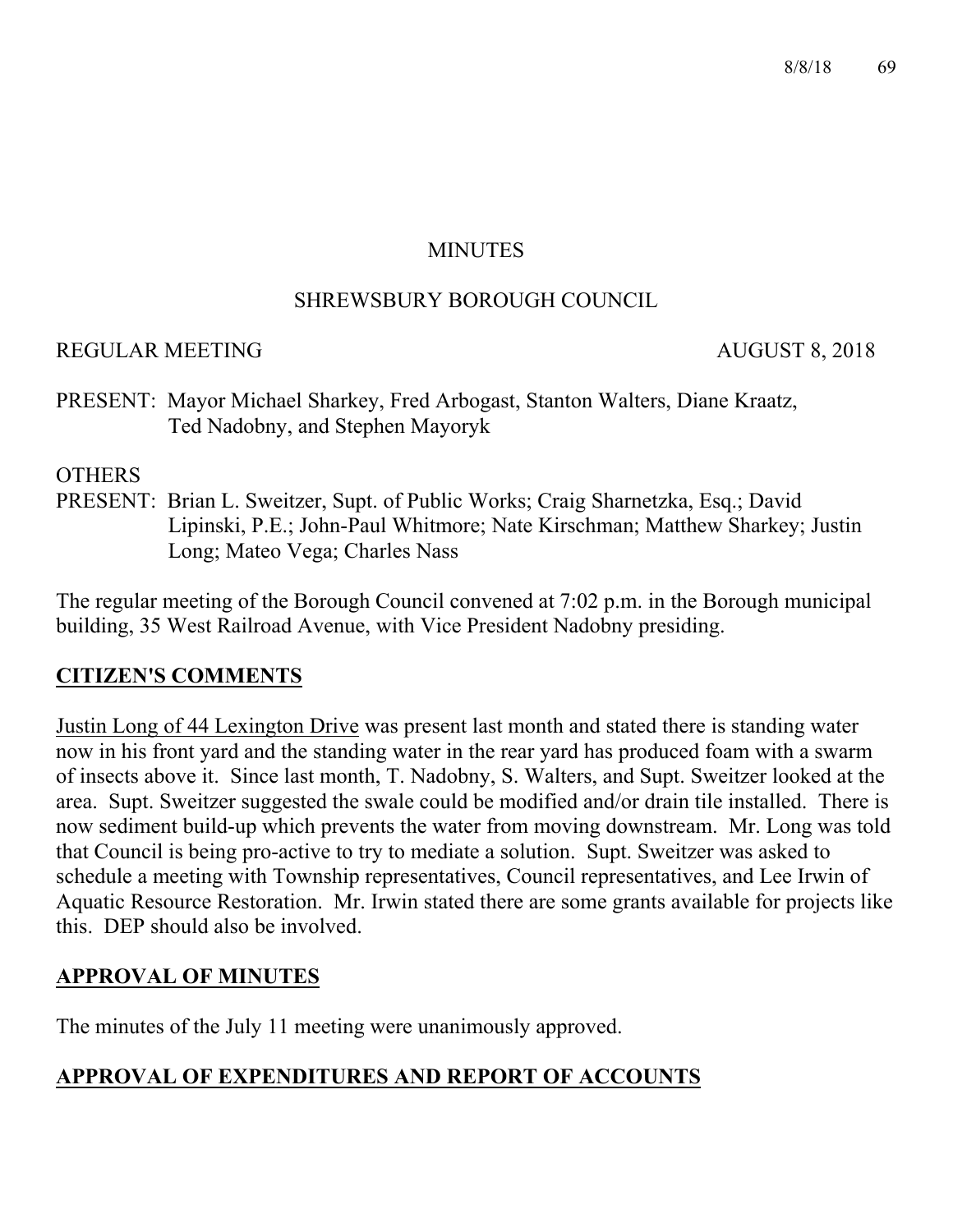F. Arbogast moved to approve the bill list for June: general account numbers 2194 thru 2246; water account: check numbers 1432 thru 1453; sewer account: check numbers 1269 thru 1287; highway aid: check number 940.

D. Kraatz seconded. The motion carried with all voting in favor.

# **APPROVAL OF PAYROLL REGISTER**

F. Arbogast moved to approve the July 2, 16, and 30 payroll registers.

D. Kraatz seconded. The motion carried with all voting in favor.

# **SUBDIVISION AND LAND DEVELOPMENT BUSINESS**

## Eitzert Farms Subdivision of Lot 53

The plan was recommended for approval by the Planning Commission with the following conditions: approval of the sewer planning module, payment of the sewer EDU, and payment of outstanding fees.

S. Walters moved to conditionally approve the subdivision plan contingent on sewer planning module approval, payment of the sewer EDU, and payment of all outstanding fees. F. Arbogast seconded. The motion carried with all in favor.

## Eitzert Farms Sewer Planning Module

F. Arbogast moved that T. Nadobny be authorized to sign the sewer planning module. D. Kraatz seconded. The motion carried with all voting in favor.

## 95 East Forrest Avenue Parcels

D. Kraatz informed Council that Aldi's has backed out as the lot preparation was too expensive.

## **Codes Enforcement**

There were nine permits issued in July. S. Walters stated 13 Lexington Drive had an in-ground pool replaced and the contractor did not take runoff precautions, even though he was required to do so. Luckily, there were no problems in light of the heavy rains.

## **Southern Regional Police Department** – Mayor Sharkey

A letter was received from the Police Commission asking that one member from each municipality be appointed to serve on an Intergovernmental Agreement Ad Hoc Committee regarding amending the intergovernmental agreement. Such an agreement may include a five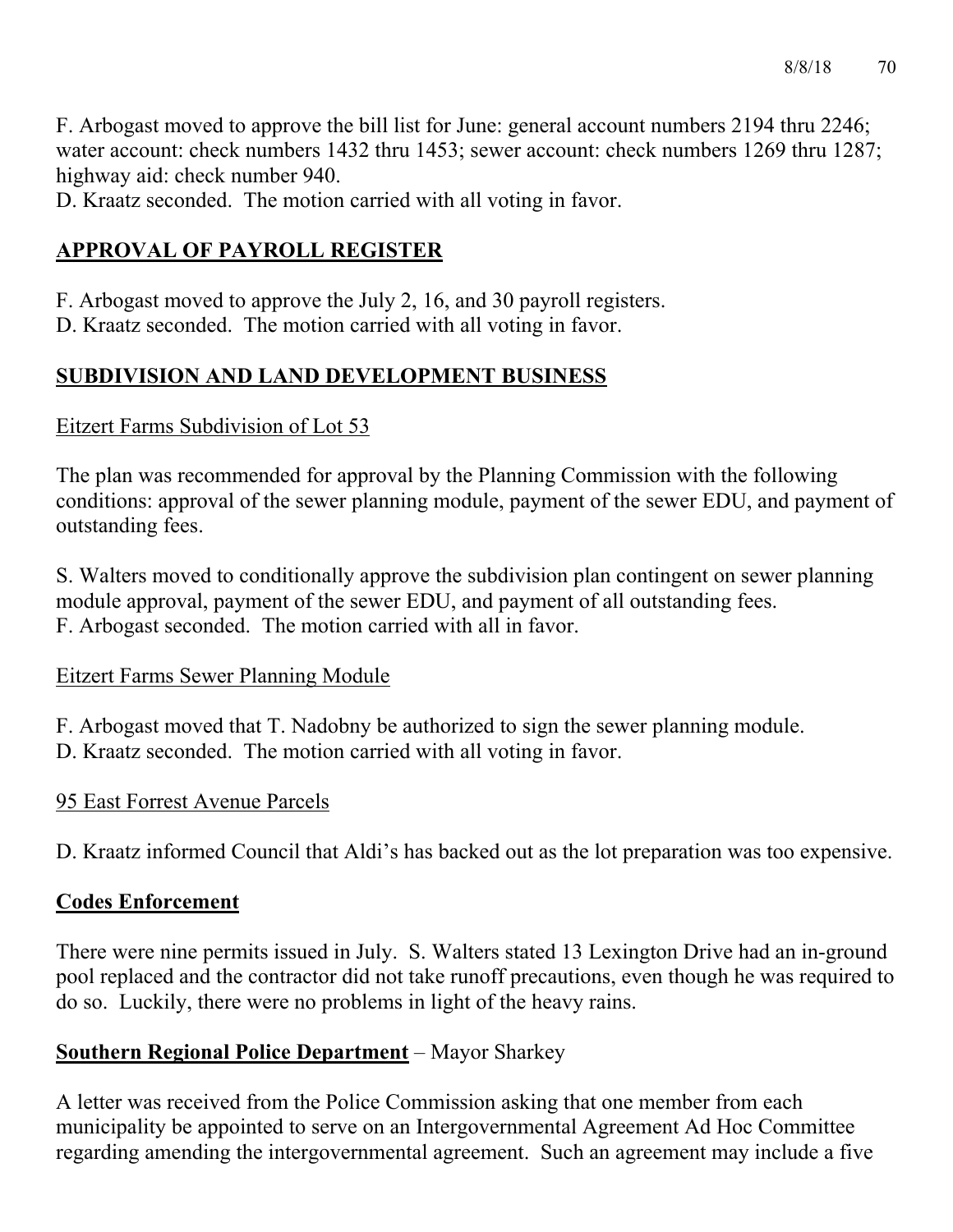year lock-in for all member municipalities, allowing municipalities to review its minimum obligation and PPU percentages, address approval of major and minor changes, and making exiting financially painful. Mayor Sharkey volunteered to serve on the Ad hoc Committee.

F. Arbogast moved that Mayor Sharkey be our representative on the Intergovernmental Agreement Ad Hoc Committee.

D. Kraatz seconded. The motion carried with all voting in favor.

Mayor Sharkey further reported there has been some activity in the search for a new location for the police station. The Commission moved to not accept New Freedom Borough's term for a five year lease. There are three officer vacancies and three offers were made with one applicant withdrawing. The former ambulance vehicle used when on site at carnivals, etc. needs too much maintenance and repairs and it will be sold. John-Paul reported a left-over 2018 Charger is available for purchase. The school resource officers are trained and ready to go.

## **Water & Sewer** – T. Nadobny/Supt. Sweitzer

### Sewer Capacity Study

Eng. Lipinski is continuing to work on the draft report with more data being added.

#### Storm Events

The Deer Creek pump station overheated during the large rain event on July 25. The amount of rainfall received between July 21 and August 1 was 14.76 inches.

## Sewer Meter

The one sewer flow meter was relocated to a manhole behind the Case and Keg to verify the ten inch interceptor line is sufficient.

## **Public Roads & Lighting** – M. Sharkey

## North Main Street Curb Replacement

The final portion of the project is to complete the sidewalk to the new curbing which has various widths. One sidewalk was damaged due to tree roots being embedded when they were removed. The top two properties have brick sidewalks and repairs on those will be finished by this Friday. It was discussed to fill in the trough between the new curbing and the existing sidewalks with concrete and that the damaged sidewalks be safely repaired.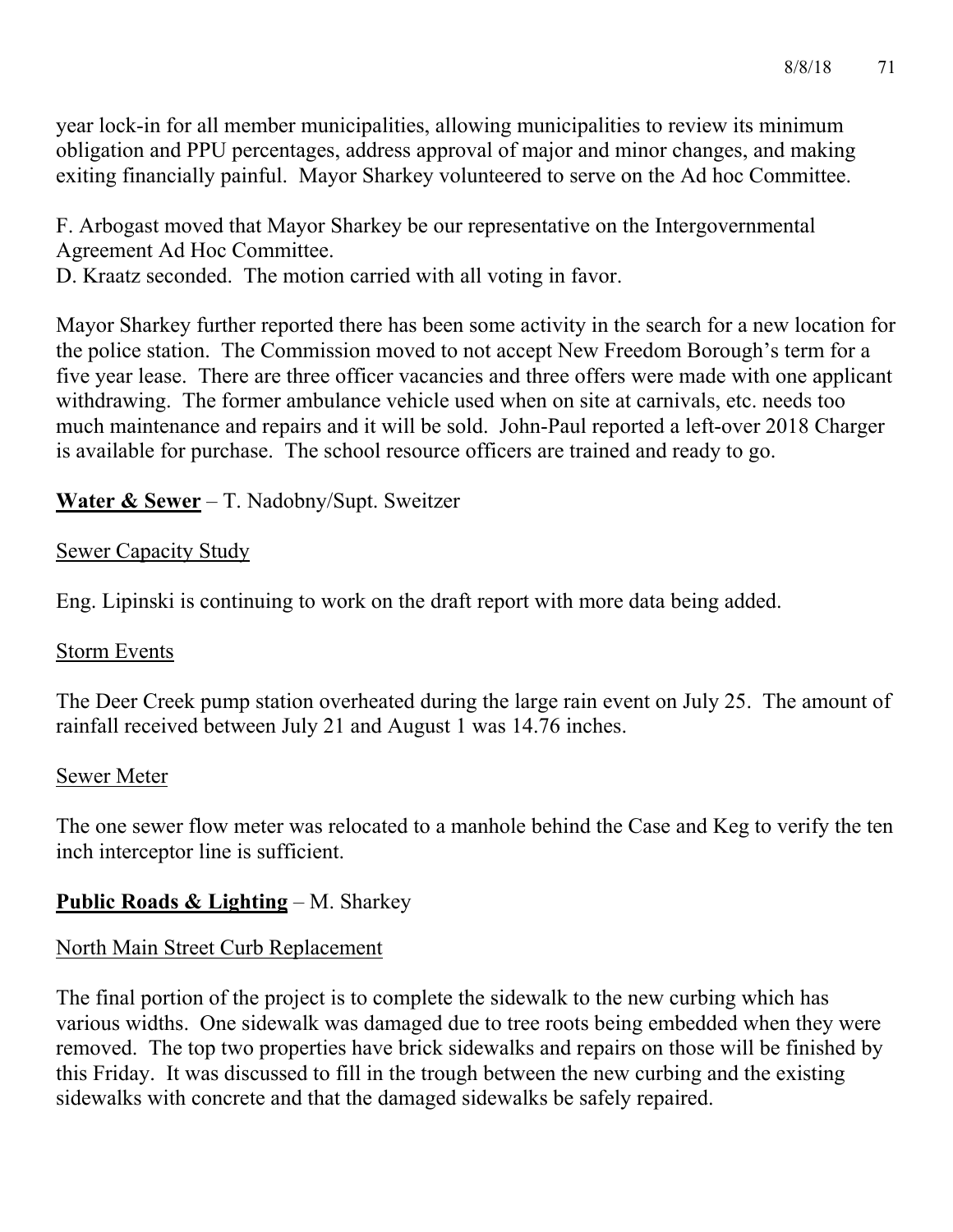S. Walters moved that concrete be poured in the trough between the new curb and the existing sidewalks and that the damaged sidewalks be repaired safely at a cost not to exceed \$1,600.00. D. Kraatz seconded. The motion carried with all voting in favor.

## Traffic Calming

Patrick Wright from LTAP helped with the start-up of the Committee at the first meeting held on July 31. The next meeting is scheduled for August 27.

## Market Square Flooding

Video was obtained during two rain events that shows the storm drain behind the shopping center not being able to handle the roof runoff from the shopping center.

#### Extra Driver Snow Plow Bids

D. Kraatz moved that Sol. Rehmeyer's office be authorized to advertise for extra snow plow driver with bids to be opened in September.

S. Walters seconded. The motion carried with all voting in favor.

## **Public Lands, Buildings and Finance** – F. Arbogast

#### **ENGINEER'S REPORT**

#### Apple Tree Court

Gloria McCleary will attempt to have the remaining items completed but if the final wearing course can't be put down by October 31, she will most likely request the Borough to maintain the street this winter with payment equivalent to what the Borough would receive from liquid fuels monies.

#### Meadow Well Permit

Eng. Lipinski called the U.S. Fish & Wildlife Service asking for a status update for clearance from the Pennsylvania Natural Diversity Inventory hit for Bog Turtles. He is waiting for a return phone call.

#### Streets 2018

All bonds and insurance certificates have been received and notice to proceed letters were mailed. The contracts were signed.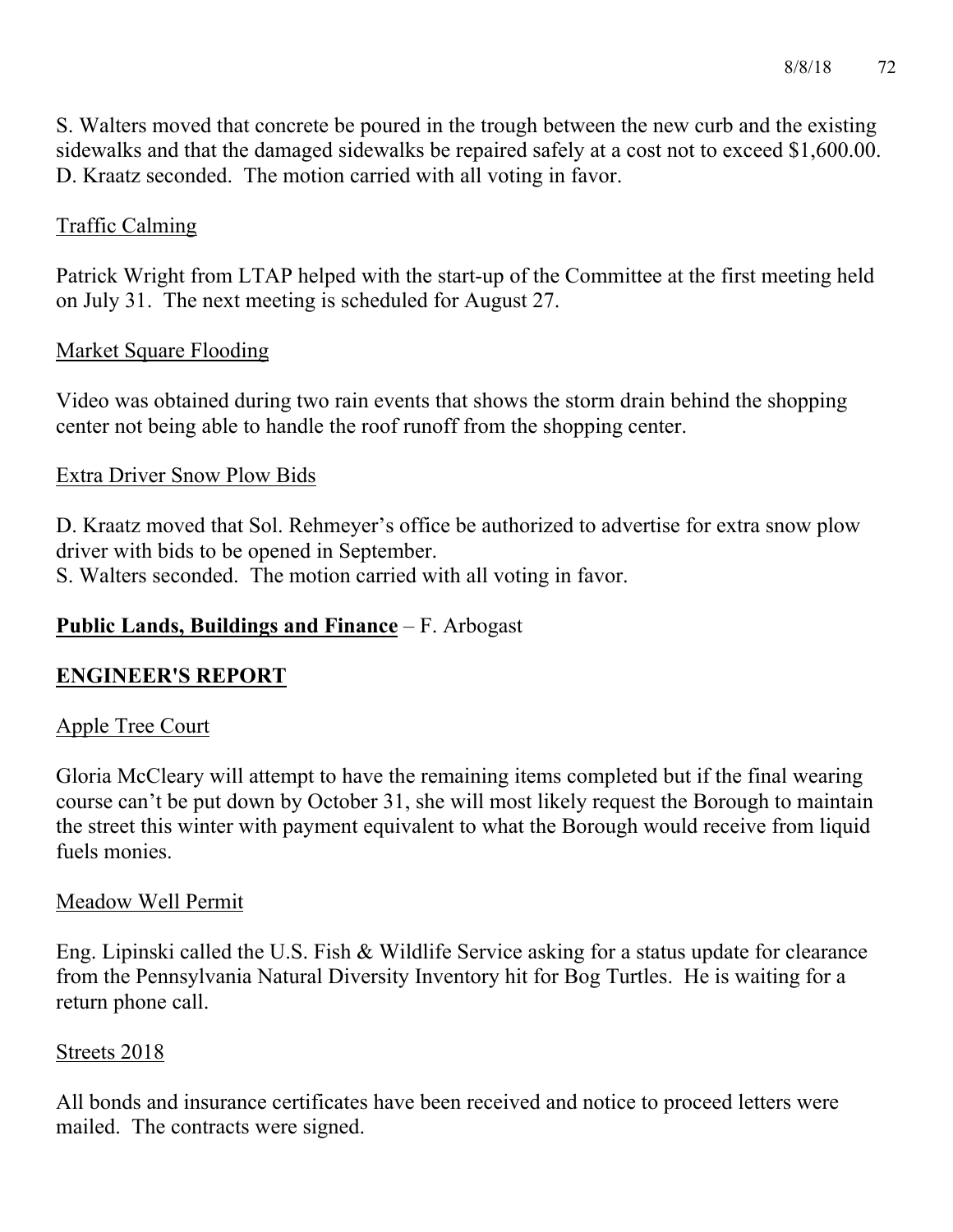## **SOLICITOR'S REPORT**

## Kennel Issues

A draft amendment to the Zoning Ordinance was submitted last month for review.

### Solicitation Ordinance

S. Walters moved to adopt Resolution #2018-7 to Establish Procedures for the Application for a Certificate of Registration for Solicitation and Peddling and the Disposal of Records Related to Certificate of Registration.

S. Mayoryk Seconded. The motion carried with all voting in favor.

M. Sharkey questioned the definition of an instance where a solicitor would approach property owners requesting the purchase certain items from them. Atty. Sharnetzka stated he would relay this to Sol. Rehmeyer.

### Refuse Bid Specifications

Sample bid sheets were supplied showing the options for bidding.

#### Stewartstown Railroad

The Borough and Authority continue to receive monthly invoices.

#### Volunteer Firefighters and Workers Compensation Insurance

Rep. Kristin Phillips-Hill relayed there was another incident where a volunteer fire fighter was denied workers compensation insurance coverage.

## Appeal of Queen Street Convenience, LLC

The attorney for Queen Street Convenience, LLC regarding the AutoZone appeal said the property owners decided to withdraw the appeal and a Praecipe to Discontinue was filed on July 17.

## **Public Safety, Welfare and Personnel** – F. Arbogast

## Emergency Operations Plan

F. Arbogast moved to adopt Resolution #2018-6 to Adopt the Emergency Operations Plan. S. Walters seconded. The motion carried with all voting in favor.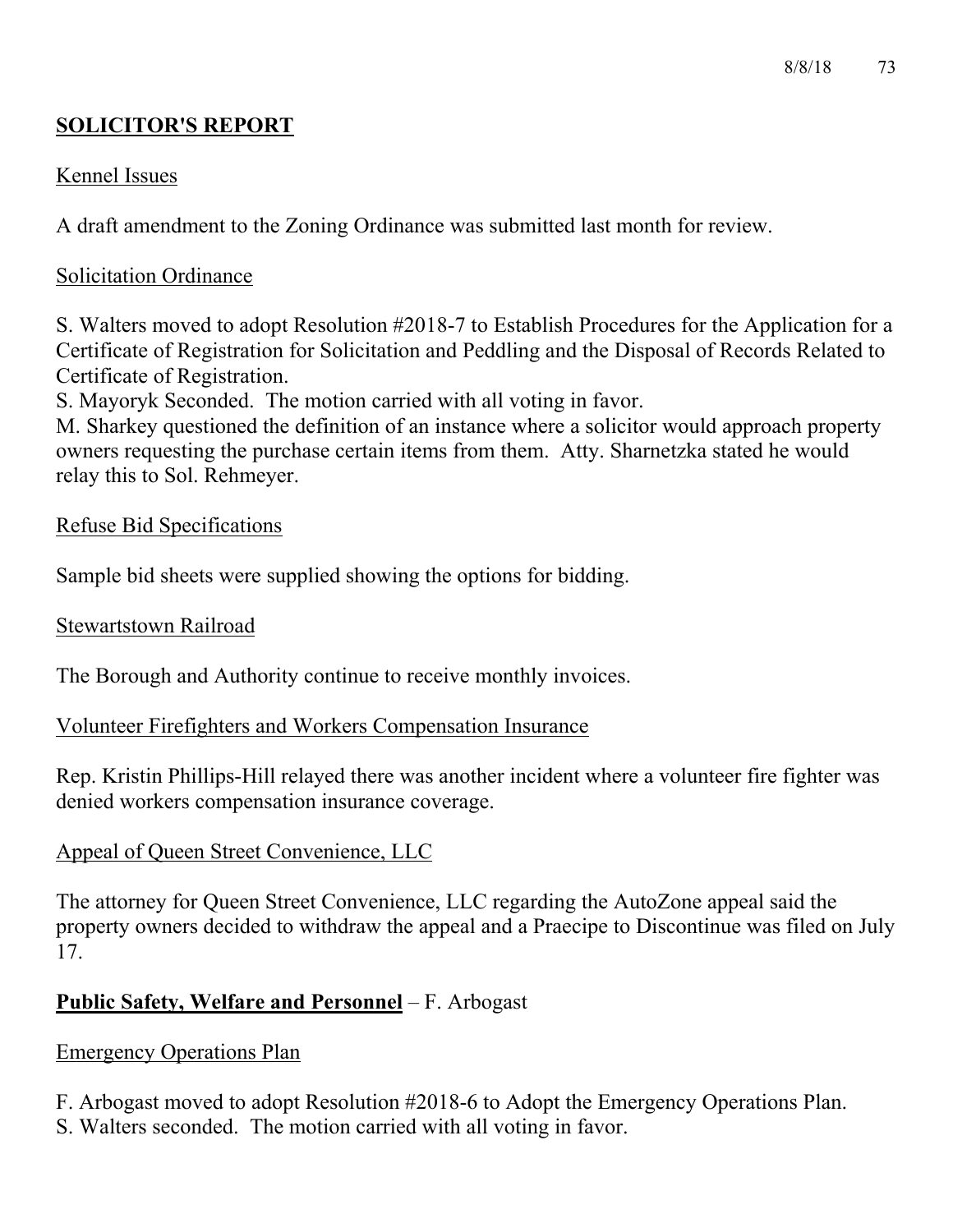#### Health Insurance Renewal

The current plan is no longer available and our consultant recommends a Highmark Blue Shield plan that has a 6.30% increase.

#### Pension Plan Distress Score

Notification was received from the Municipal Pension Reporting Program that the Borough's non-uniform pension plan has a distress score of zero.

#### **Secretary's Report** – C. Bosley

#### Refuse Bid Comments

The responses were reviewed and the majority of those who responded want to keep the trash service the same as it is now. The refuse companies' representatives said the goal is to use the large toters with automated emptying to save money.

### **York Adams Tax Bureau** – M. Sharkey

A sample resolution was provided that confirms municipalities and school districts are satisfied with how the Bureau collects the earned income monies. The House of Representatives passed a resolution calling for the Department of Revenue to study the feasibility of statewide earned income tax collection. The sample was provided for Council to review until next month. The collection fee for the Bureau is 1.35%.

#### **UNFINISHED BUSINESS**

#### Junior Council Program

Matthew Sharkey supplied Council with the link to the program through the PSAB and he introduced Mateo Vega, who is interested in also being a junior council person. The young men were asked to propose an outline and guidelines.

Issue Control Sheet

The list was reviewed.